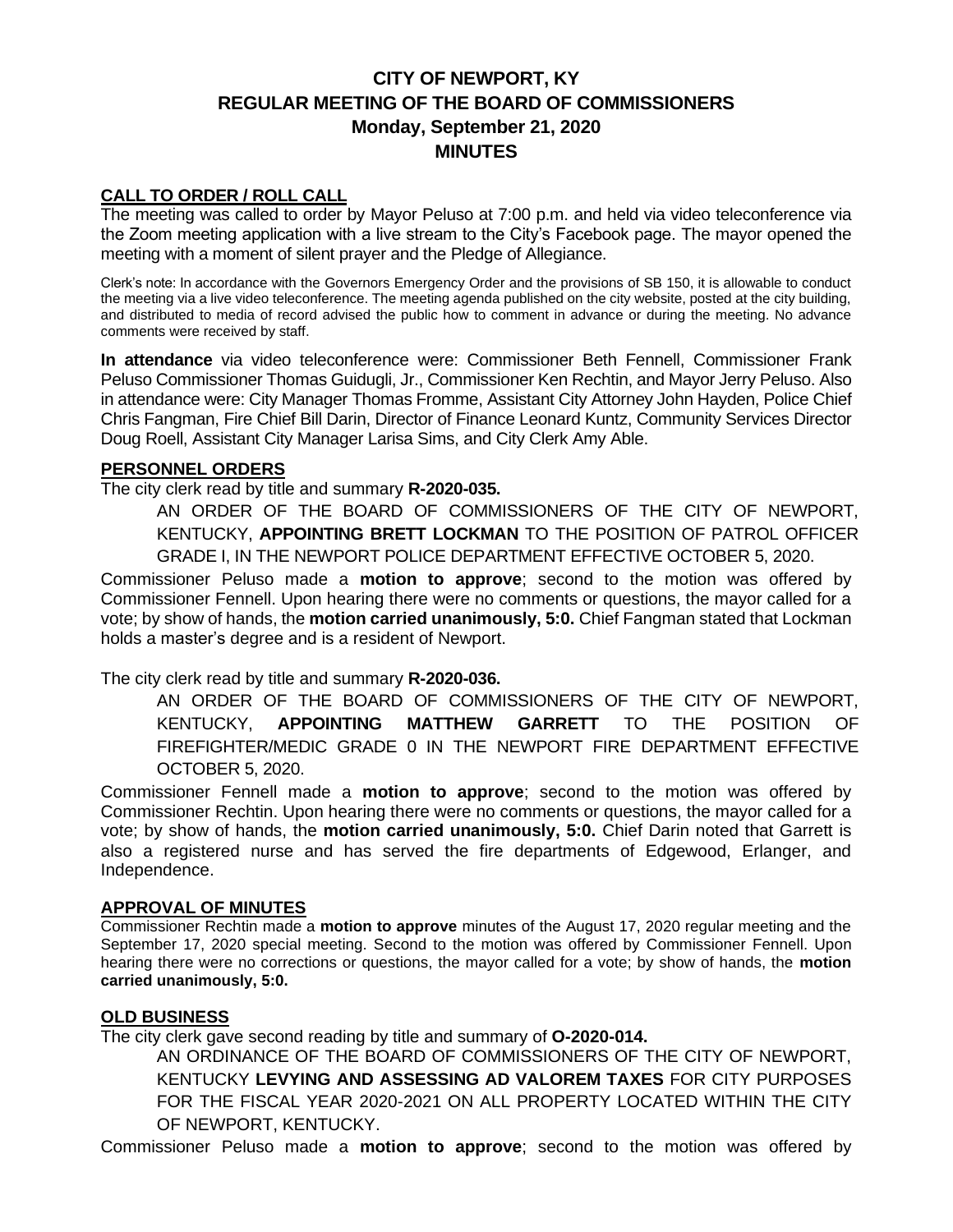Commissioner Rechtin. Commissioner Fennell pointed out the rate being adopted<sup>1</sup> is lower than the 2019 rate. Upon hearing there were no further comments or questions, the mayor called for a vote; by show of hands, the **motion carried unanimously, 5:0.**

The city clerk gave second reading by title and summary of **O-2020-015.**

AN ORDINANCE OF THE BOARD OF COMMISSIONERS OF THE CITY OF NEWPORT, KENTUCKY **AMENDING VARIOUS SECTIONS OF THE OFFICIAL ZONING ORDINANCE**  OF THE CITY OF NEWPORT, KENTUCKY.

Commissioner Rechtin made a **motion to approve**; second to the motion was offered by Commissioner Peluso. Upon hearing there were no comments or questions, the mayor called for a vote; by show of hands, the **motion carried unanimously, 5:0.**

# **NEW BUSINESS**

The city clerk gave second reading by title and summary to **O-2020-016.**

AN ORDINANCE OF THE BOARD OF COMMISSIONERS OF THE CITY OF NEWPORT, KENTUCKY **AMENDING SECTION 150.22 OF THE CODE OF ORDINANCES CONCERNING APPEALS OF NOTICES AND ORDERS**.

Commissioner Peluso made a **motion to approve**; second to the motion was offered by Commissioner Fennell. Mr. Fromme explained that recently condemnation of a rental property was contested by a tenant rather than the owner or a property prompting examination of the code. The change makes it clear such appeal may not be made by those other than owners. Upon hearing there were no comments or questions, the mayor called for a vote; by show of hands, the **motion carried unanimously, 5:0.**

## **COMMENTS FROM CITY DEPARTMENT HEADS**

Mr. Kuntz stated tax bills should be in the mail by October 1. There are new drop boxes at both entrances to the city building. There may be some accommodation for those wishing to pay in person while the city building is closed due to the pandemic.

Mr. Roell said sidewalk repair work is progressing well and the work is going rapidly. After completion of the north-south streets work on east-west streets will begin.

Commissioner Peluso asked for updates on installation of a safety hump on Sixteenth Street, paving, and the catch basin on Central and Grandview. Mr. Roell stated the safety hump will be installed this week along with the abandonment of the sewer at Sixteenth and Monmouth. Regarding the sewer at Central and Grandview, following review with the engineer, the decision is to tie the pipe into the main sewer which will stop flow across the street. It is most likely a yard drain will be included. A permit from SD1 has been secured. Work should take place the last week of the month. Paving Grandview, Central from Thirteenth, and McHenry starts in October. Commissioner Fennell added there have been many complaints about the dip at Sixteenth and Monmouth and Mr. Roell confirmed there will be improvements to the intersection.

# **COMMENTS FROM CITY MANAGER**

• Development projects continue throughout the City even during the pandemic including many matters coming up for the Planning and Zoning Commission. Ovation is moving along., Fourth Street Academy will have a ribbon cutting at the end of the month, Baptist Home is progressing. City Rama plans are moving forward. There will be a bond issue coming up

*Clerk's Note: The tax rate being adopted is the allowable rate, often referred to as the "'comp' plus four", which provides a 4% increase in revenue, or four percent more revenue over the amount collected the prior year from ad valorem taxes than would be realized with the compensating rate. The allowable rate is not a 4% higher tax rate than the previous year. As demonstrated this year, the allowable or "comp plus four" sometimes is a lower rate than the prior year. The rates are determined by a calculation with many factors relating to assessment or properties and prior collections. 1*